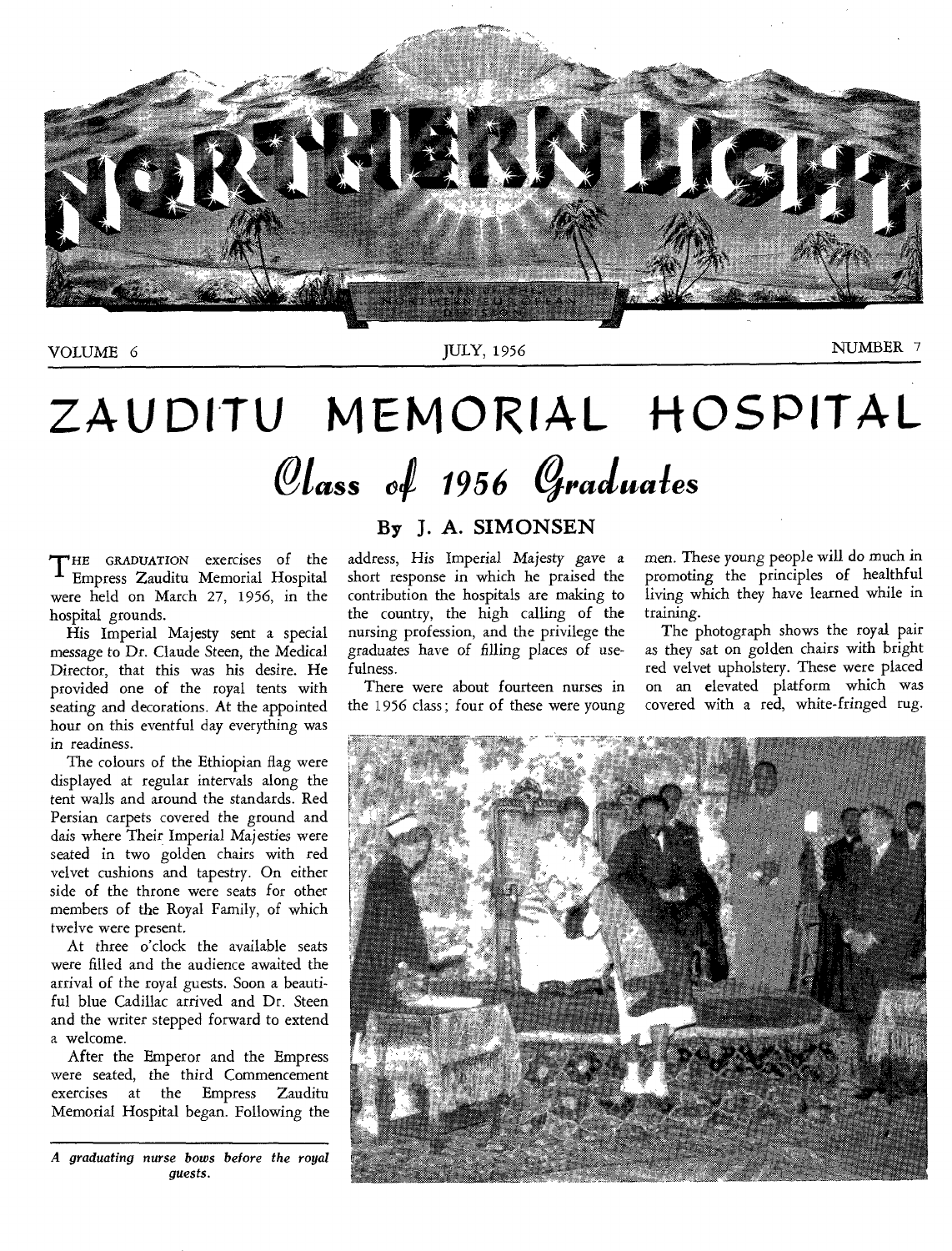The background had a large tapestry with floral designs. The ground and risers to the platform had a covering of beautiful Persian rugs. On each side of the platform was a little table with a colourful, plush cover, trimmed with long tassels. On these tables the diplomas were placed. Miss Alma Binder, Director of Nurses, stood on the left, and called the name of the girl as she gave the diploma to Her Imperial Majesty, who presented it to the graduate. Dr. Steen, Medical Director, stood on the right and called the names of the young men, who came up to receive their diplomas from the hand of His Imperial Majesty. The graduation ceremony was very impressive as the graduates bowed before Their Imperial Majesties as they received their diplomas.

The music for the programme was furnished by accomplished musicians from Addis Ababa. Miss Lou Ann Skinner provided a series. of artistic selections as a prelude, and played the processional, "Pomp and Circumstance," and the recessional. Special music included a string quartet that presented Adagio and Rondo from Haydn's Quartet, Op. 33, No. 3, with finesse.

Following the graduation exercises the Imperial Family and Officers of State met in the nurses' lounge with the doctors, nurses, and a few other invited guests for refreshments. His Imperial Majesty has a keen personal interest in the hospital. The doctors are held in high esteem. When members of the Royal Family are in need of a physician, one of



*Their Imperial Majesties and Dr. C. E. Steen as they walk to the Nurses' Home following the Commencement Exercises.* 



the staff physicians from the Empress Zauditu Memorial Hospital is called.

Through the years the Royal Household has become acquainted with the health principles of the Adventist people. Some of the health foods manufactured by the various food factories in Denmark, England, and America have been added to the household larders. While the writer was in Ethiopia, an order for several cases of health foods to be used as milk and meat substitutes, were ordered for the royal menu.

Ethiopia is a land of contrasts and untold opportunities. The people are interested in progress and in the inventions of the world. Educational advantages are growing rapidly. Medical institutions are being fostered. The four

hospitals operated by the Seventhday Adventist Mission are doing a much appreciated, humanitarian work.

*European Sisters on the staff at the Zauditu Memorial Hospital. They are from left to right: BerthaShollenburg, Miriam* Moore, *Alma Binder and Rose Reuer. Standing behind are some of their graduate nurses.* 

#### **COMM ENCEMENT ADDRESS**

#### **By J. A. Simonsen**

Your Imperial Majesties, Your Imperial Highnesses, members of the Imperial Family, Excellencies, Ministers, members of the Board and Faculty, graduates of 1956 and friends :

We have assembled to honour the nurses who are graduating from the Empress Zauditu Memorial Hospital. This is the third graduation exercise held to present diplomas to the nurses trained in this fine hospital. It is appropriate that from an institution founded as a memorial to a noble Queen, Her Imperial Majesty Empress Zauditu, a continuous stream of trained nurses is spreading the wholesome influence of the healing arts to the citizens of this great country. The Empress Zauditu Memorial Hospital is truly a memorial through which the influence and memory of one who was greatly beloved is ever widening and contributing to the welfare of the empire.

The greatest satisfaction that can come to the human heart comes through the medium of service to others. The help, the joy, and the enlightenment that one can be instrumental in bringing into the lives of others, enlarges one's own capacity for happiness and contentment. It brings peace and tranquillity to the soul.

Man's true mission is not to seek fame or personal gain, but to serve in the spirit of the Master Teacher, the Great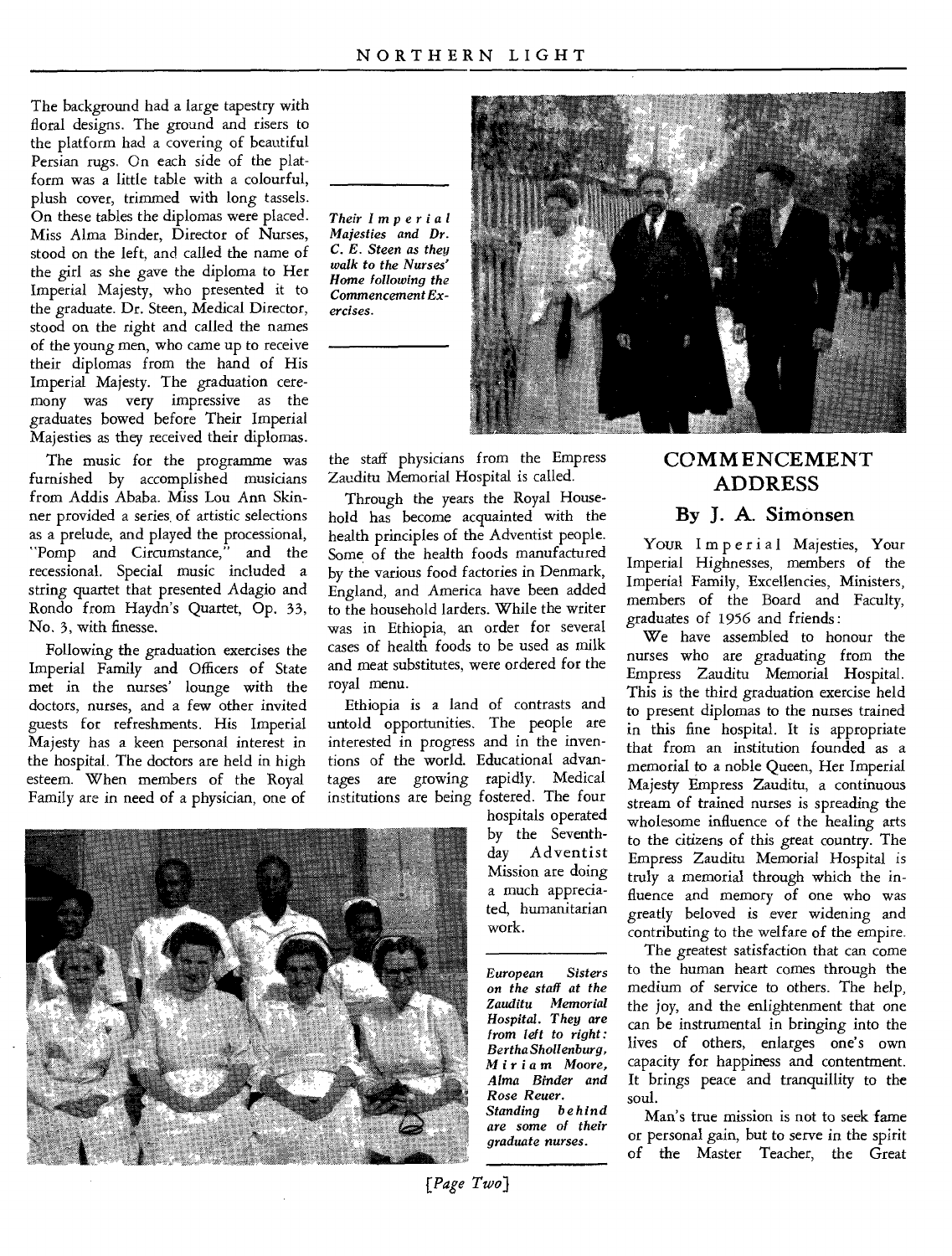Physician of whom it is said: "From His earliest years He was possessed of one purpose; He lived to bless others." *(1 be Desire of Ages,* page 70.) He has truly served who by word, deed, and influence has made this world a better place in which to live.

The Creator has endowed man with certain laws of life. Obedience to these laws results in mental, physical, and spiritual happiness. The physician and the nurse are by virtue of their training and experience in a position to help their fellow-men to understand the fundamental principles of the laws which govern health and life. It is important that he who ministers to the sick should be personally acquainted with the Author of life, and through experience know Him in whom was life, "and the life was the light of men." John 1 :4.

It is gratifying to observe the wholehearted, sympathetic, and unselfish service which springs forth from a life that is dedicated to humanitarian benevolence. It is a demonstration of the principle of love for one's fellow man. There is nothing that is as effective in restoring health, hope, and confidence as the sympathetic, loving service of a friend. Love is basic to human happiness. Love is the essence of Christian service, for "God is love."

A prominent author, Ellen G. White, has written: "The love which Christ diffuses through the whole being is a vitalizing power. Every vital part—the brain, the heart, the nerves—it touches with healing. By it the highest energies of the being are roused to activity. It frees the soul from the guilt and sorrow, the anxiety and care, that crush the life forces. With it come serenity and composure. It implants in the soul joy that nothing earthly can destroy—joy in the Holy Spirit—health-giving, life-giving joy."— *The Ministry of Healing,* page 115.

The ideals, objectives, principles, and standards which are sought at this memorial hospital we believe are a fulfilment of the desires and hopes of its founders and benefactors.

Graduates of 1956, you are about to leave the doors of your Alma Mater. Here you entered to learn. Now you leave to serve. You are about to step over the threshold into realms of greater service. The nursing profession is a high calling. Throughout the length and breadth of the world are millions of people who are sick in body, mind, and spirit. You, graduates from the Empress Zauditu Memorial Hospital, are prepared to minister to the needs of your fellow-men. You are not only prepared to help to banish disease or heal the broken body, but to bring peace of mind, remove care, and to bring healing to a broken heart. You are the personal representatives of this training school and hospital. People will judge the character of this institution by the characteristics you will demonstrate in your daily life and activity. Those who are acquainted with the principles, standards, and efficiency of this hospital have a right to expect the embodiment of these qualities in you. Because you have received much, much will be expected from you. Be courageous and pleasant when the load is heavy. Contentment and happiness are essential attributes of a successful nurse. It was the wise man, Solomon, who wrote, "A merry heart doeth good like a medicine." Prov. 17 :22. This is true of the nurse. A happy,

jubilant, sympathetic spirit will bring courage, faith, and hope into the life of the patient. This will promote health and prolong life. One cannot overstress the importance of living a life that is contagious in producing a contented mind and a cheerful spirit.

Your class motto, "Enter to Learn, Leave to Serve," is an indication that you have grasped the importance of your mission. An unknown author has expressed the importance of the nursing profession in the following words :

*To be a nurse is to walk with God Along the path our Master trod, To soothe the achings of human pain, To faithfully serve for little gain, To lovingly do the kindly deed— A cup of water to one in need, A tender hand on a fevered brow, A word of cheer to the living now, To teach the soul through its body's woe. Ah, this is the way that Jesus would go. Oh gentle nurses, dressed in white, Let the Great Physician be your light.* 

### **Conference Sessions in the Home Field**  By A. F. Tarr

I<sup>N</sup> the old church building at Akersgaten<br> $I_{74}$ , and with the motto, "Jesus Only," 74, and with the motto, "Jesus Only," raised high above the rostrum, the East Norway Conference session convened in Oslo, May 8th to 13th. Pastor Trygve Aasheim, the Conference president, presided over the session, which was marked throughout by a spirit of deep devotion and happy, harmonious fellowship. Great cheer was brought to the delegates, too, by reports from the officers and all departments revealing substantial growth in all phases of conference work during the past biennial period. The nominating committee's report, adopted unanimously by the delegates, incorporated the following appointments for the coming two years :

*President:* T. Aasheim *Secretary-Treasurer:* Leif Nilsen *Home Missionary, Sabbath School, and Y .P.M.V. Secretary:* J. Elisenberg *Publishing Secretary:* A. Steen

### *[Page Three]*

Hearts were gladdened at the service on Sabbath afternoon to welcome Brother T. Fonnebo to the Gospel ministry.

Norway's National Temperance Day was celebrated during the session, and the delegates in attendance joined with the local churchmembers in a city march under their banner, "Alcohol makes slaves: The Gospel Makes Free." In consequence of the many delegates the Seventh-day Adventist contingent was the largest of all in the procession and attracted much attention and many photographers.

The ministry of music and song added much to the spiritual atmosphere of the gathering. In addition to individual solos, the well-known Oslo choir and a combined instrumental and singing group, led by Sister Axel Steen, brought refreshment and blessing to the assembled members. On Friday evening and throughout the Sabbath, a hall rented for the week-end services, was packed with approximately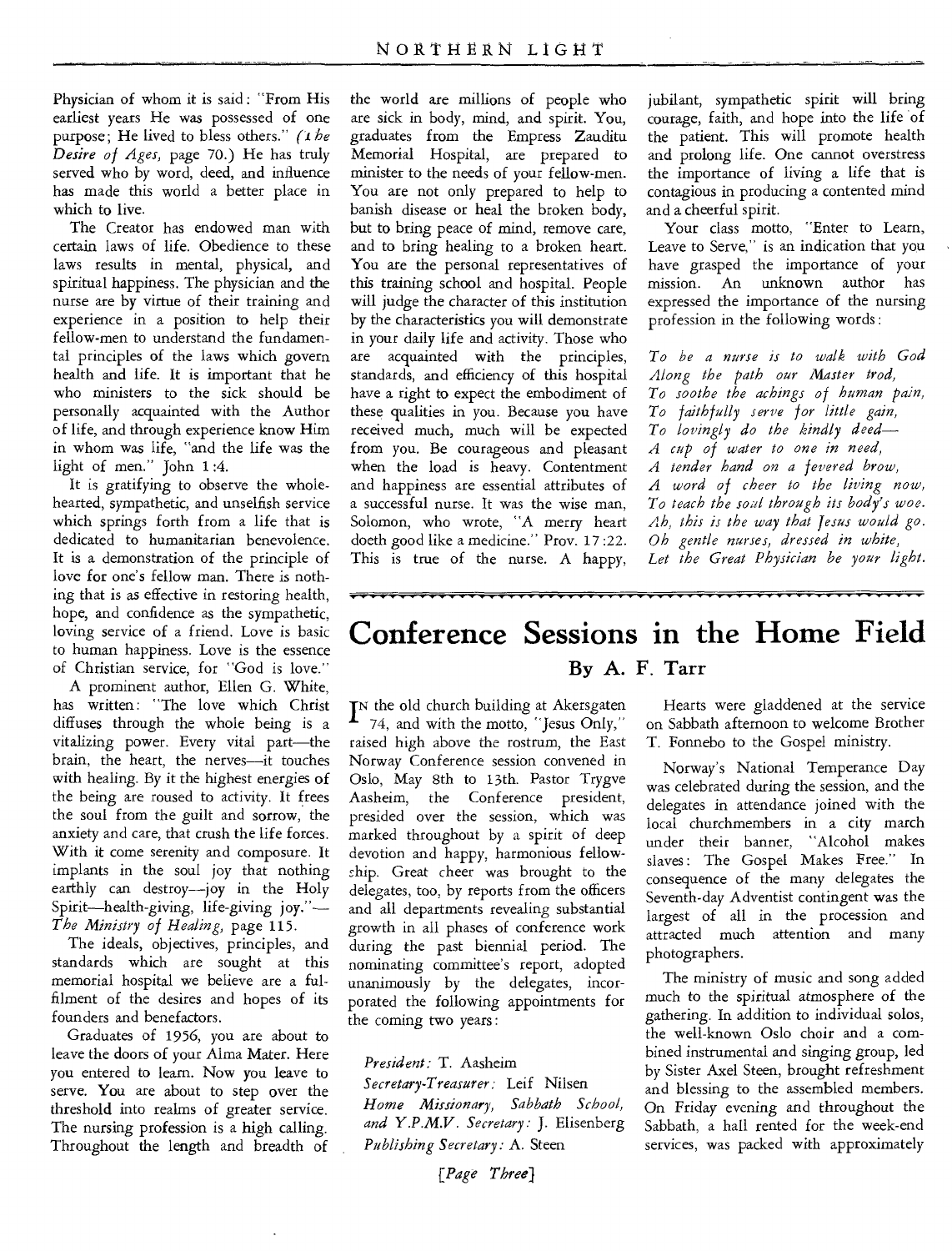1,000 believers from all parts of the conference.

Much time was given during the devotional hour each day for prayer and thanksgiving, and every available moment was utilized by those in attendance, in expressing their fervent gratitude for past blessings and the joy of the present occasion.

Prior to the session a visit was made by G. A. Lindsay and the writer to the new site purchased for the Norwegian mission school, and for which building permission has since been received. Intense interest has been shown by all Norwegian believers in the re-establishment of their school which, after nearly five years, now seems to be taking definite shape. A visit was also paid to the Oslo church school whose quarters and furnishings have recently undergone considerable renovation. Brother Bjorn Keyn, not long returned from the United States, is giving enthusiastic direction to this school.

Over the awe-inspiring mountain ranges we travelled by train, and at the higher levels through heavily falling snow, from Oslo to beautiful Bergen where the West Norway Conference was to hold its session. Here on weekdays the little Bergen church was over-crowded with the delegates from all parts of Western Norway. These delegates, unlike those in most other conferences, could not to any extent travel by train or bus. Most of their homes were scattered along the coast, and it was by boat that they had to come to attend the meeting. But the unusual nature of their travel seemed to make the more unusual their outreach for spiritual blessings, and that outreach was abundantly rewarded. Here, as in East Nor w a y, complete unanimity attended the elections, which incorporated the following major appointments :

*President:* J. Reichelt

*Secretary-Treasurer:* Ella Wennevold *Home Missionary, Sabbath School, and Y.P.M.V. Secretary:* Odd Jordal *Publishing Secretary:* 0. Labianca

Approximately 600 were in attendance at the meeting, and the motto, "Prepare to Meet Thy God," beautifully displayed over the rostrum, was a solemn reminder of the hour to which we have come in Advent history.

Norway's National Day—their fourth of July as they expressed it—fell on May 17th in the midst of the session, and a recess was declared for several hours to enable members to attend the many processions, speeches, and other celebrations for which the whole city, despite the rain, seemed gathered together. But this national event did not detract in any way from the blessedness of our gathering. Long before the appointed hour delegates and members were re-assembled to await the opening of the next meeting. This same earnest hunger for spiritual refreshment characterized every service or the session.

On the Sabbath afternoon, Brother Th. Gunn Paulsen, a young worker whom God has richly blessed in his service, was set apart to the Gospel ministry.

The session of the West Danish Conference was our next appointment in the West Nordic Union. It would be difficult to find a more appropriate or beautiful spot anywhere than Vejlefjord for such a gathering. Here approximately 1,200 of our people on the Sabbath, and a lesser number during weekdays, availed themselves of the extraordinarily convenient facilities which the High School with its dormitories and grounds and adjoining youth's camp so generously offers. Apple and cherry blossom profusely decorated the orchards, and in the mornings the singing of the birds and the calling of the cuckoos awakened us to the blessings and responsibilities of each succeeding day. The spirit of the session's motto was constantly in the minds of the members and was referred to in testimony, sermon, song, and prayer: "Ask ye of the Lord rain in the time of the latter rain." When we came to the close of the meeting it was felt by all that God had honoured this earnest and often expressed petition that had ascended from every heart.

Here, too, as at the other meetings, vocal and instrumental music both solemnized and refreshed the assembled membership.

The elections for the coming term, heartily endorsed by the whole delegation, incorporated the following appointments :

*President:* H. Muderspach *Secretary-Treasurer:* A. Berg

*{Page Pour}* 

*Home Missionary, Sabbath School, and Y .P.M.V . Secretary:* Kaj Stott *Educational Secretary:* K. Frederiksen *Publishing Secretary:* Ernst Hansen *Public Relations Secretary:* H. Jacobsen

Appropriately available to the membership at this meeting were the products of the school dairy and of the Skodsborg Food Factory. An attractive display of foods was arranged by Brother R. F. Jensen, which reminded us of pictures we had seen of his food factory's display in the recent International Exhibition in Denmark.

Traditional at every Scandinavian session is the Saturday night programme rendered by Missionary Volunteers. And to this programme friends and relatives of churchmembers also come. Few, if any, meetings are better attended or appreciated. Here the youth of the church, in recitation, in song, in instrumental music, and in personal testimony, recount the joys of Christian service and their own individual longings for the kingdom of God.

The membership's interest in foreign missions rose to great heights as Alf Lohne at each of the conference sessions showed many unusual and striking pictures which he had taken on his recent visit to our missions in West Africa. Norwegian newspapers had already published articles featuring his visit, and time was given him on Norway's national radio for a talk on one of the evenings during our meeting.

At each conference session very generous offerings were given. Seventhday Adventists love to contribute toward the advancement of the Advent message, and it was good to see the offering baskets on Sabbath piled high with notes —each one representing the love and devotion of the hand that placed it there.

From these three meetings—the two in East and West Norway and the one in West Denmark—together with others which the writer did not attend, our members returned to their homes greatly refreshed and with a new appreciation of the wonderful bonds of fellowship which bind the Advent believers so closely together. It was a long-to-beremembered privilege for our treasurer, G. A. Lindsay, and the writer, both representing the Division, to be present.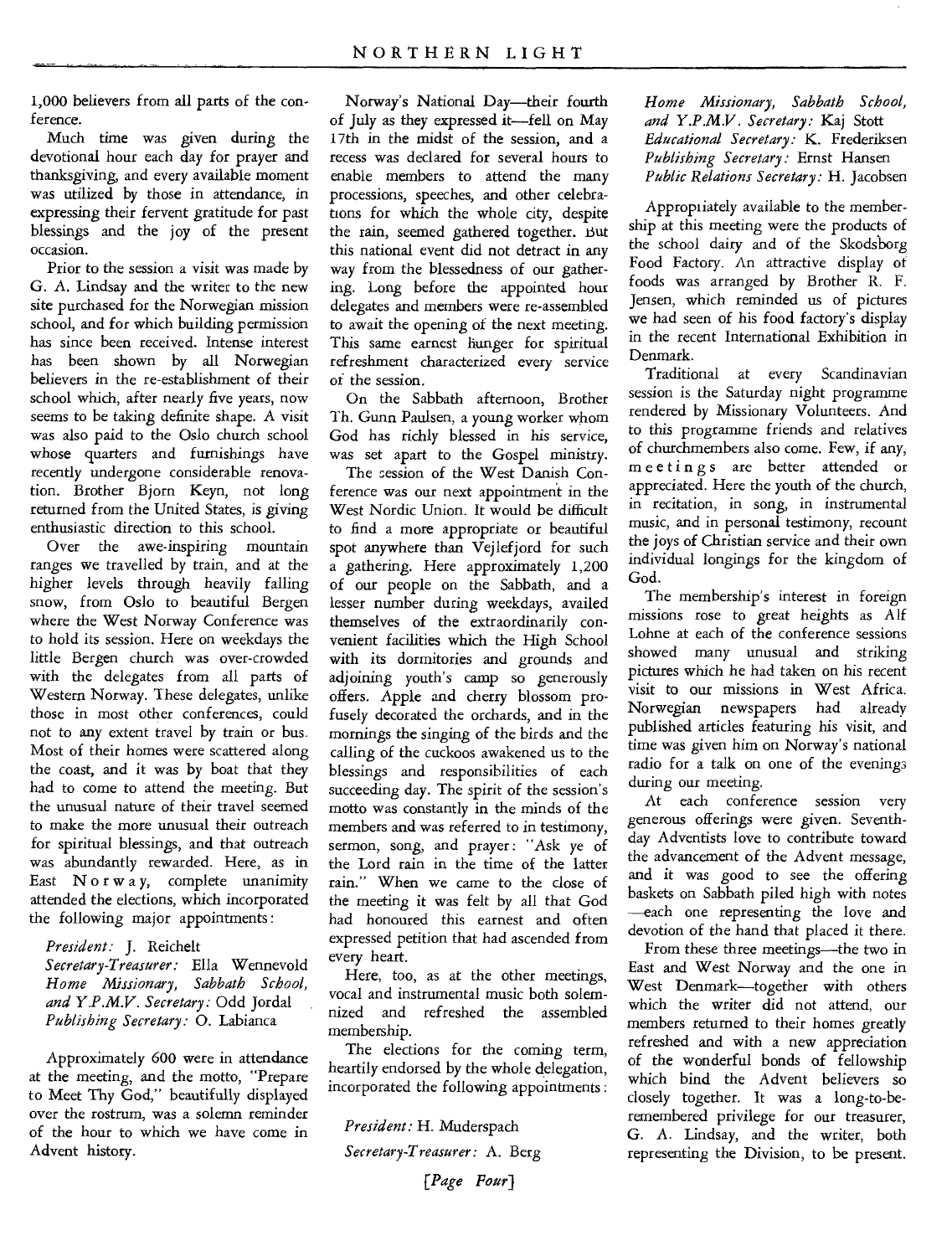## **A Letter From Our Brethren in Russia** "REVIEW" EDITOR



*Members of the U.S.S.R. Division Committee With Presidents of the Unions.* 

Seated.—P. G. Sillman, Vice-president; M. A. Mazanow, Member of Executive; S. P. Koluschskij, President; F. V. Melnik, Member of Executive; A. F. Parasej, Secretary-treasurer; A. A. Aog, Member of Executive.

*Middle Rom—A.* V. Likarenko, Member of Executive; N. L. Vosk, Member of Executive; A. G. Galadschev, Member of Executive; P. D. Kastomskij, Auditor; I. N. Katanow, Member of Executive. *Top- Row.—A.* I. Tjolders, Member of Executive; D. L. Lokaschenko, Previous Member of Executive; S. M. Hripko, Member of Executive; I. V. Homenez, Auditor.

#### Soviet Union of S.D.A., Moskva.

Dear Brother in Christ, A. Floyd Tarr :

WE were very happy to receive your letter of March 15th this year. It was a special joy for us to get this greeting and to hear of the blessed work which is being done in other countries. You will no doubt appreciate this as we have not had any such news for several years.

Almost at the same time we also had a letter from the East Nordic Union in which we heard about the wonderful work being done in those countries. All this has encouraged us in our work for our Saviour, Jesus Christ.

Toward the end of April this year we had our annual meeting for the whole Soviet Union. There we learned of the reports rendered that during 1955 over 900 souls had been baptized throughout our country. We thank God for His Holy Spirit that leads men to *give* their hearts to the Gospel.

The Adventists in our country are anxious to be faithful to the whole of God's truth. Our sincere desire is to be one with all Adventists throughout the world in faith and hope. We earnestly pray that peace may be maintained among the nations of the earth. Friendship and harmony among the peoples are necessary for happiness and progress.

We pray and hope that the Lord in His mercy will open the way for us to assume personal contact with you in order that fellowship and brotherhood between us may grow even stronger.

We send our Christian greetings to our dear fellow-workers and all brethren and sisters in Great Britain and in other countries.

With hearty Christian greetings,

S. P. KOLUSCHSKIJ, P. G. SILLMAN, A. F. PARASE J.

*[Page Five)* 

## A REQUEST FROM THE

EVERY week in the *Review and Herald*  we seek to give our readers a panoramic picture of the progress of the work in every part of the world. It is this appealing picture coming with unfailing regularity before our people at the home base that makes them ever conscious of their solemn and joyous responsibility to support the great mission programme. Besides, it keeps our people ever aware of the fact that the Advent movement is a world movement, that we are one people, united in one great work, the winning of men from every nation, kindred, and tribe, for the kingdom of God.

In order to present this significant picture of world missions we must depend on our far-flung army of missionaries in every land. To whom else can we look? You are the ones who watch events develop. You are the ones who look into the eyes of those won to the faith. And what kind of material do we want? Let me divide the answer into three parts:

1. Short reports of important happenings such as the opening of a new mission station, the dedication of an important building or institution, contact with some important governmental personages that means advancement for the work, significant growth figures, special meetings that mark particular progress, etc., etc. (Do *not* send routine, formal reports of conference sessions.)

2. Short stories of human interest that touch on a small incident that clearly reveals how God has led in some phase of your work, how He has touched the heart of a non-believer to turn to the truth, how native believers have given a large sacrificial offering, how faithfulness in tithe has brought cheering reward, how a new convert has gone forth to do significant evangelizing work, how medical missionary work, literature work, educational work, etc., has brought good returns, how opposition *has* turned out to the furtherance of the Gospel, how increasing governmental restrictions suggest the need of hastening our task to completion, etc., etc.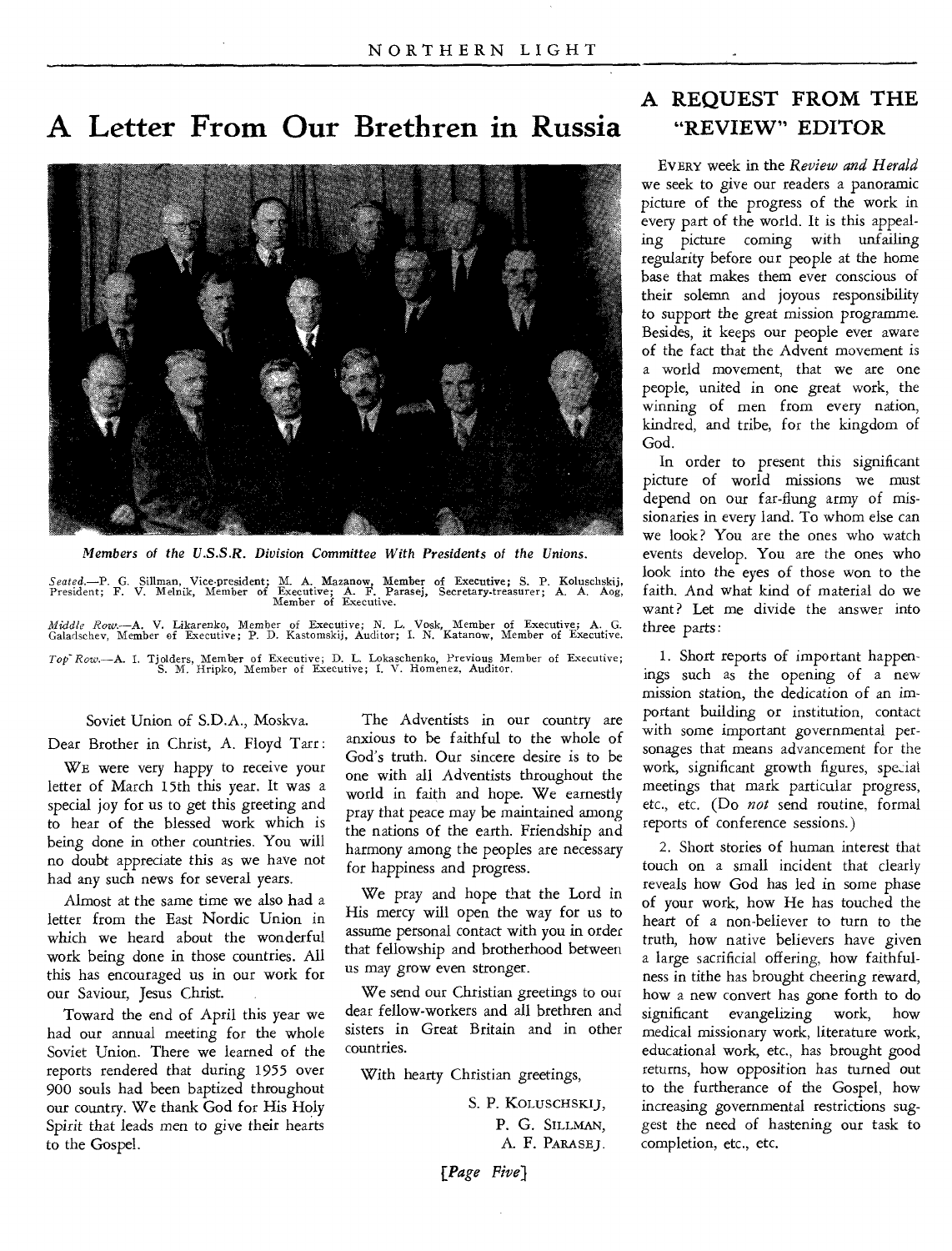3. Special stories, perhaps 2,000 words in length, or thereabouts, that present some specially noteworthy incident or experience, that we can feature on the centre pages of the *Review.* Such a story may be a report of a long mission trip into new territory—if so, you should give graphic details of the hardships of the trip, rivers forded, jungles penetrated, strange peoples met, and results accomplished. Or the story may relate a most providential leading of God over a period of time that brought one or more persons, by strange paths, into the movement. Or perhaps the story may deal with a single incident or person. There are times when, for example, the conversion of a medicine man or other active opponent of the truth, has brought resounding victory and provided a mighty testimony to the power of the Gospel, and the details of the story warrant their being written at length.

If possible, we would like you to send good photos with all reports and stories, especially stories described under "3" above. Photos are most helpful in bringing vividly to our readers what you are experiencing in strange lands. All stories and reports, as far as feasible, should be sent airmail.

The *Review and Herald* wants all our people to know what you are doing, and what God is doing through you. We want even larger offerings to flow to your fields. Please help us to help you by sending to us the material we have described. Remember, too, that the *Review* is published every week. We need good stories and reports, not simply next week, but every week until our Lord shall call us all home. We want you to keep the *Review* in mind always. Here is our hearty thanks in advance.

F. D. NicHoL, *Editor.* 

## **Remarkable Progress at The Stanborough Press, Great 'Britain**

*Annual Report by C. Richter, Produciion Manager* 



THE progress<br>made this year made this year indicates the most successful period ever recorded in the history of the publishing house. Looking back over the years, we see that God has blessed us in a remarkable manner.

We are greatly encouraged as we see the distribution of our literature increasing year by year, and I am sure our present success is due to the outcome of a good team-spirit and of the consecrated dedication to our part in the great task of warning the world.

The various departments of the publishing house, and we have quite a few now (the composing, letterpress, lithographic, process engraving, silk screen, and binding departments) all have been kept extremely busy, many members of the staff being prepared to work hours of

overtime. There is no "Working to Rule" at The Stanborough Press.

Let us glance at a few figures and see what has been accomplished:

#### Periodicals

|                               | 521,033         |
|-------------------------------|-----------------|
|                               | 229,000         |
|                               | 185,035         |
| Health and Happiness  148,315 |                 |
|                               | Total 1,083,383 |
|                               |                 |

| Bound Subscription Books (Single Copies) |       |
|------------------------------------------|-------|
| The Bible Speaks  4,592                  |       |
|                                          |       |
|                                          |       |
| Bible Stories, Volume I                  | 1,472 |
| Bible Stories, Volume II                 | 3,327 |
| God's Answers                            | 6,473 |
| Total 17,171                             |       |

#### Family Bible Sets

Sets of Two : Comprising *Bible Stories, Vols.*  $I \& H$ : 5,696 Sets, or 11,392 books.

*[Page Six)* 

Sets of Three: Comprising *Bible Stories, Vols. I & II,* and *God's Answers:*  6,608 Sets, or 19,824 books.

Bible Companion Sets Comprising *The Bible Speaks* and *God's Good News: 156* Sets, or 330 books

| <b>Smaller Books</b>           |               |
|--------------------------------|---------------|
| Radiant Health                 | 13.765        |
| <i>Bedtime Stories</i> 128,505 |               |
| Steps to Christ                | 4,355         |
|                                | Total 146,625 |
|                                |               |

#### Literature for the Evangelists

Thousands of handbills (some at very short notice) have been produced. Announcement cards, programmes, and sermons, have been printed weekly for the New Gallery and the Birmingham campaign.

#### Other Points of Interest

Thousands of tracts have been produced for the Tract Campaign. Over one million Ingathering leaflets were printed, and not only did we print, but the factory staff collected a good portion of the  $£1,119$  reported by the Press.

Many thousands of lessons, test papers, cards, etc., have been printed for the Voice of Prophecy, sometimes at extremely short notice.

#### New Machinery

We have installed a new Waite and Saville Offset Press which will and is already making a big contribution to our production. It has a cruising speed of 4,000 to 5,000 impressions per hour; another but larger Heidelberg Automatic Platen has also been installed; and a Process Engraving Plant which consists of a camera, printing-down frame, etching machines, etc.

The work of the Press is ever onward, and we are happy to be connected with it, as it is a work of the largest magnitude and the highest importance. We read in *Testimonies,* Volume 5, page 388: "The press is an instrumentality by which many are reached whom it would be impossible to reach by ministerial effort."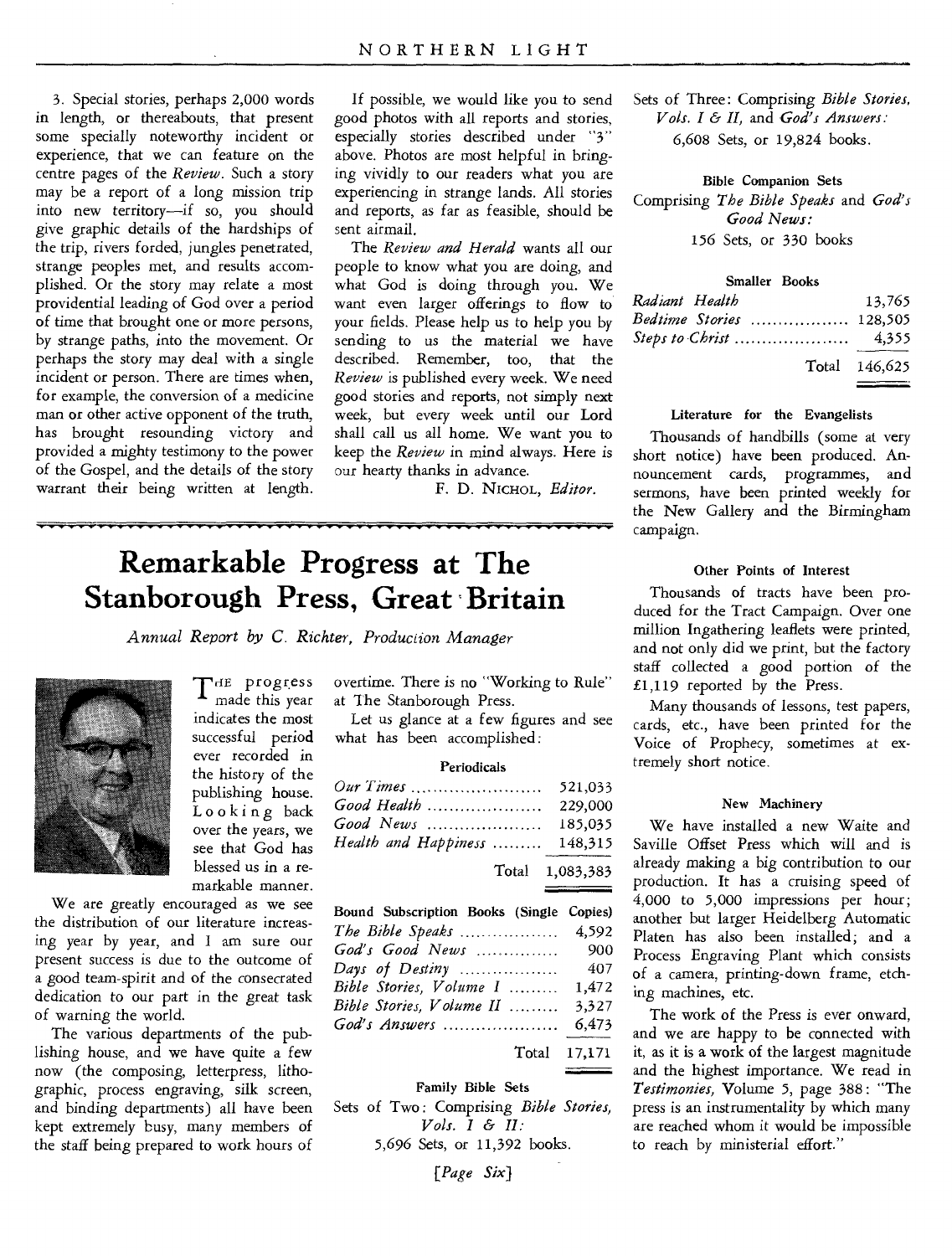#### DORCAS WORK IN **SWEDEN**

SEVERAL weeks ago, while visiting Goteborg, I stepped into the premises of the local conference and was surprised to see a great pile of cases—thirty-six in number—each of which was packed full with clothing for the needy people entering Germany from the eastern sections of that country.

This large pile of packing cases represented the second of two very excellent appeals made to our people on behalf of the needy refugees coming out of the eastern countries adjacent to Germany and seeking refuge in West Germany. These cases contained more than 7,000 kilos in weight of warm clothing suited to the needs of the refugees. Previously 10,000 kilos in weight were sent to these needy people. The goods in Goteborg filling these cases, some of which were very large, were to be transported free to Hamburg by an Adventist brother, the owner of a small cargo vessel. E. B. RuDGE.

### THE STORY OF " PA JOHNNY " AND HIS CHURCH

PASTOR LEIGH-an African pastorwas conducting meetings in Gbangbama, Sierra Leone. One night a chief from a neighbouring village came by, and hearing something w h i c h interested him, waited outside to listen. After the meeting the chief lingered until he and Pastor Leigh were alone, and then he went up to Pastor Leigh and said, "I would like for you to be my friend." Pastor Leigh is a friendly man, so he quickly assured the chief that he was glad to be his friend. "Well," said the chief, "now that you are my friend, won't you come over to my village and tell my people the same things that you are telling the people here in Gbangbama ?"

This chief was from Sembehun, some distance away. He was greatly respected by his people, who endearingly called him "Pa Johnny." The village itself was located in that portion of the country known as the "Pagan belt," though there are many Moslems among the people. In due time Pastor Leigh made his

way on foot along the bush path the many miles from Gbangbama to call on his new friend Pa Johnny. The chief was very happy to see him, and called the people together by the beating of the chief's drum. When they had assembled he introduced his friend, Pastor Leigh. Time after time our pastor visited the chief. Each time the people were called to hear more of the message.

Then one day Pastor Leigh received a message from the chief, requesting that he come immediately. Hastening over he found Pa Johnny very ill. "Pastor," he said, "I am very sick, I cannot live. But promise me that even though I cannot live *as* a Christian you will bury me as a Christian." Pastor Leigh assured him that he would do so, prayed with the chief, and went away.

Not long after Pa Johnny died. It was not easy to carry out his wishes to be buried as a Christian, for he was a member of a very powerful heathen Wende society. It is not possible for one to do anything to get out of this society once one is a member. And after death the body *is* claimed by the society unless someone near of kin, like a son or a brother, is willing to meet the redemption terms imposed by the Wende society. In the case of Pa Johnny these terms were high; it cost the sons a great deal, but they redeemed the body and Pa Johnny was given a Christian funeral —the first Christian funeral in Sembehun.

As is so often done when a chief dies, some memorial is erected. Most of the time these memorials take the form of an ornamental grave. In the case of Pa Johnny, his people too desired to erect a memorial to their much-loved chief. What should they do? After discussing the matter, it was decided that had Pa Johnny lived he would certainly have erected a little place of worship for the Seventh-day Adventist Mission, for he had learned to love Jesus and His message. What more fitting memorial could be built?

There in front of Pa Johnny's grave the little church was built. The Moslems in the village, who had long been there, hurried to build a mosque, for they did not like to see a Seventh-day Adventist church completed before a mosque.

Later the little church was signally honoured by God when a terrible fire

swept through the village. The dry grass roofs quickly ignited as the wind blew burning embers from place to place and fanned the flames to fury. People dashed wildly about, seeking to  $s$  ve what they could from their homes, carrying their things outside the village. In doing so, several people passed by the little church. These saw in the bright light of the flames a stranger standing at the entrance, with legs spread apart and arms outstretched, as if guarding the entrance. One of those who saw this stranger was the speaker of the chiefdom—a man who stands second only to the chief, one who is possibly b es t acquainted with the people in the area. He had never seen this guardian of the church before.

Rapidly the fire spread in the direction of the church. House after house burned. The Moslem mosque caught fire and was quickly razed to the ground. Soon the nearest house to the church—about twenty-five feet away—went up in flames. But the stranger kept his guard. The Seventh-day Adventist church did not burn. The Moslem chief, who had never attended services in the church, voiced the feelings of many who witnessed God's providential care for His church when he said, "If God thinks enough of the Seventh-day Adventist church to send an angel to guard it, then I should attend the meetings in that church."

EDGAR KESLAKE.

#### HOME NURSING PROMOTED

IN COMPANY with Pastor K. Utterback, Home Missionary secretary of the Swedish Union, it was recently the writer's privilege to spend two weeks visiting a section of churches in Sweden in the interest of the Home Nursing Course formulated some time ago by the General Conference Medical Department.

It was our privilege to visit the churches in Goteborg, Boräs, Hultafors, Jonköping, Helsingborg, Malmo Norrkoping, Nyhyttan, Eskastuna, and Stockholm. In six of these churches the usefulness of the simple Home Nursing Course prepared by the General Conference as a means of aiding in the home and assisting sick neighbours, was presented.

*(Concluded on back page.)*